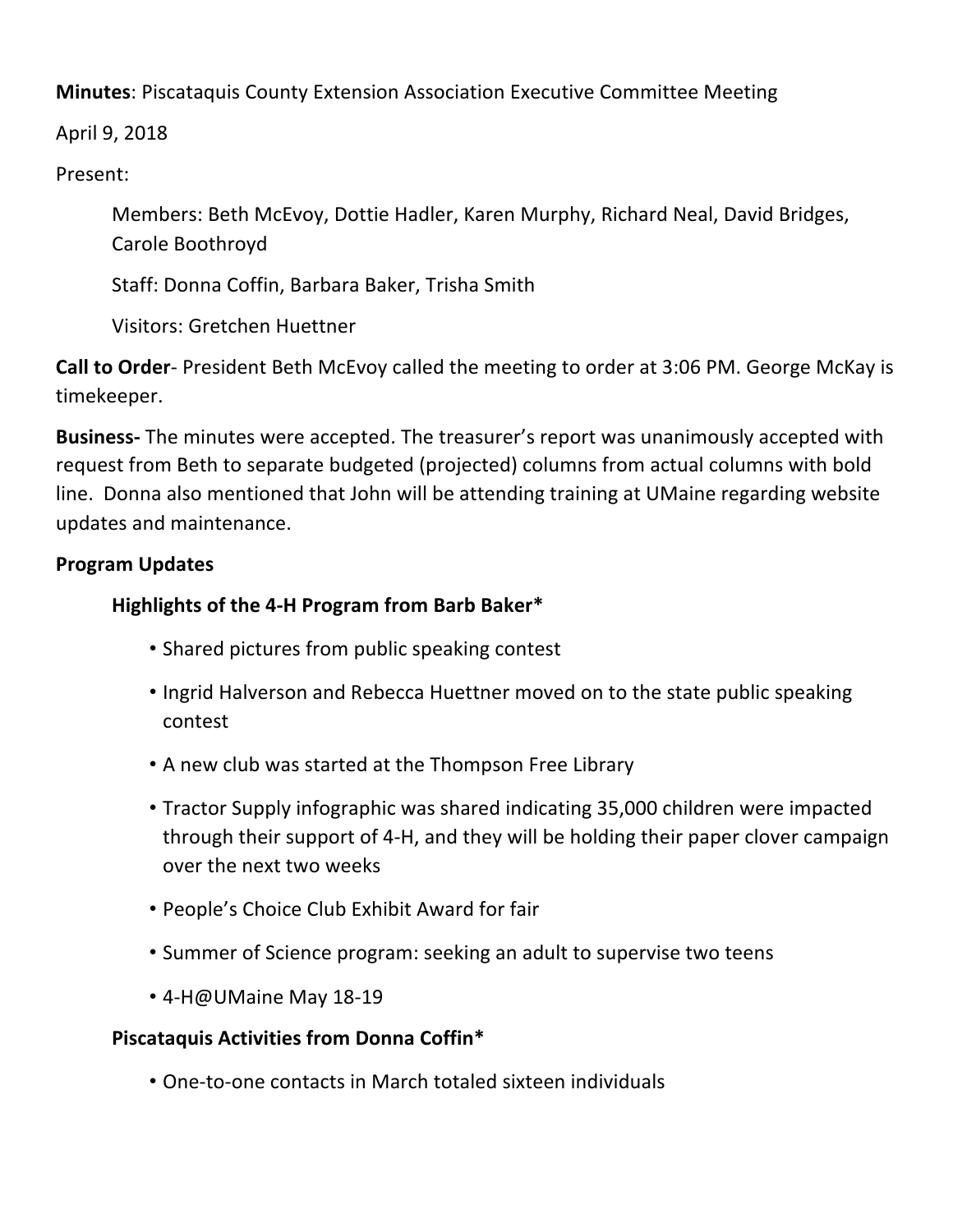- Soil & Water Conservation District in collaboration with UMaine Climate Change will be hosting a Climate Change Presentation in Greenville on May 17th. Donna cannot make it, but asked if another extension representative could attend
- Donna will be attending the New England Livestock Expo on May 17th
- Other staff trainings/laptop request in Donna's report

# **Home Horticulture Report presented by Trisha Smith & Donna Coffin\***

- Richard volunteered to start up the watering system at the school garden
- One Tomato will be represented at the Black Fly Festival on June 2nd (volunteers?); 400 plants on order through Kirby Ellis; other outlets to promote the program?
- Fasciated pussy willow slips available to take home and start in your perennial gardens
- Dinner on April 24th regarding making Dover-Foxcroft an age-friendly community (flyer was passed around)
- *\* Written reports submitted*

### **Unfinished Business**

## **Small Ruminant Training**

- April 14th at Foxcroft Veterinary Clinic
- George offered to help bring tables on Friday, April 13th
- Beth is working on coordinating refreshments
- Other details including source of goats, topics to be covered, infectious disease precautions

### **GrowME**

- Carol and Beth assisted Walter Boomsma with the GrowME program
- 630 students served
- Suggestion that the University's research farm in Monmouth could be source for heirloom apples for kids to sample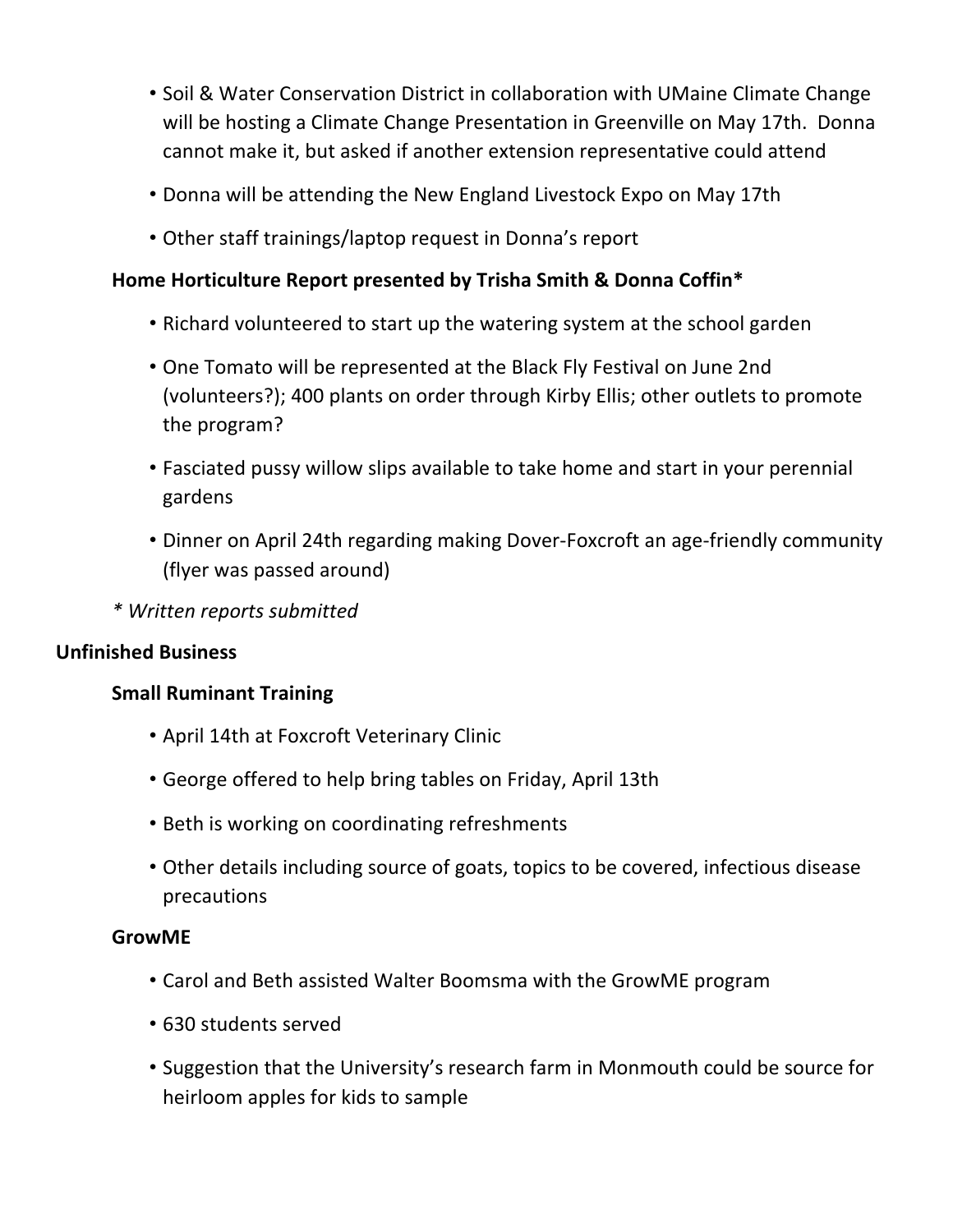- Seeking suggestions on recruiting additional volunteers
- Invite Walter to upcoming meeting to speak about the program

## **Upcoming Meeting/Tours**

- Tour of Roger's Farm and new Plant, Animal and Insect Laboratory on July 25th
- In conjunction with Penobscot Extension Executive Committee meeting

### **East Sangerville Grange - Karen Murphy**

- Looking at connecting with other community organizations
- Common meeting times
- Avoiding duplication of efforts
- Cross promotion of events

## **Recruitment for 4-H**

- Ideas to recruit more families to lead up activities
- Reaching out to homeschoolers
- Value in student leadership with appropriate adult supervision
- Beth mentioned using Small Ruminants workshop to promote 4-H

### **Grant-Funded Study - Barb Baker**

- Grant spearheaded by UMaine faculty to study the work climate and funded through USDA/AFRI
- Piscataquis County along with a county in Oregon
- Will survey middle-level students
- Listening tours
- Executive committee requested a report on the results of this work

## **New Business**

• Talk to Fair Association regarding hosting a horse show